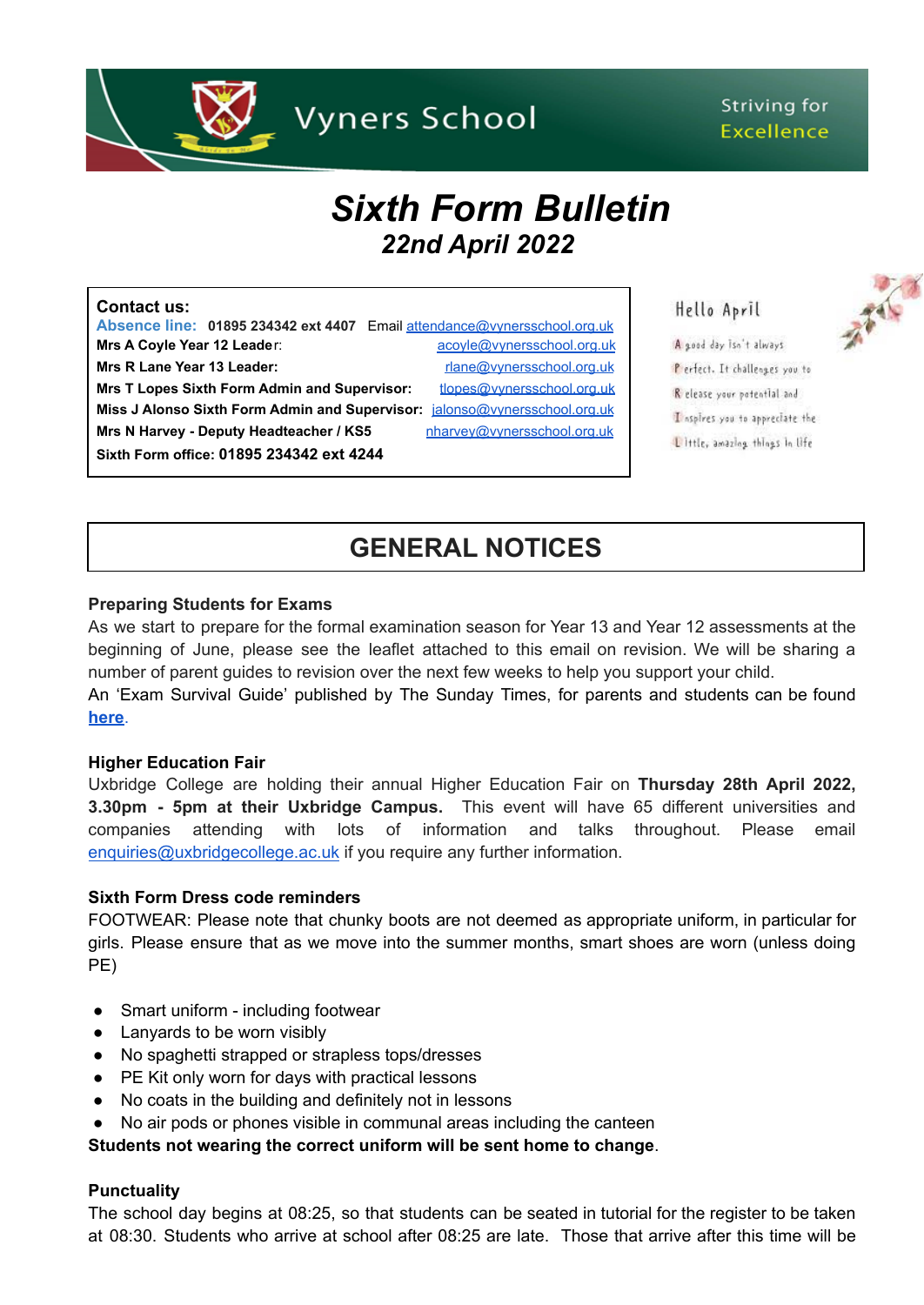issued with a  $\frac{1}{2}$  hour detention on the same day to be served in the study room. Students arriving later than 08:50 will be issued with a 1 hour detention on the following Wednesday. Good punctuality to school is vital to ensure that students receive the most of their learning.

### **Term dates**

Please use this **[link](https://www.vynersschool.org.uk/page/?title=Term+Dates&pid=79)** to see the school term dates.

## **YEAR 12 NOTICES**

### **Student Executive Applications**

Thank you to students who have applied for our Student Executive in Year 13. The practical application process will begin over the next few weeks and we will update you on this via the bulletin.

### **Work Experience**

In the past we used to ask students to organise a week of work experience. Due to the current COVID situation, we no longer run this as a standalone week and students are now expected to source and arrange this themselves. Work experience can take a variety of formats. They can volunteer in a charity shop, they can arrange it independently in an area that interests them, they can attend a few days of work with a parent or it can be facilitated online via lectures, workshops, meetings. Students may also complete a MOOC (Massive Open Online Course). Essentially, it needs to be an area of employment where they can talk about a range of different skills they have learned or developed, or something that challenges them to think about the future courses they want to study. We will be doing more work with Year 12 on this next term, but it is worth having a conversation with your child about the area or study or work experience they are thinking about.

More really helpful information on sixth form work experience can be found **[here](https://www.ucas.com/undergraduate/applying-university/writing-your-personal-statement/work-experience-and-volunteering)** and our Year 12 information board is updated regularly with useful information and online courses.

We will also be giving students more comprehensive guidance on work experience in the coming few weeks, and will share all resources here.

### **Summer Assessments**

These will run between 6th June 2022 and 17th June 2022. A provisional timetable can be found **[here](https://www.vynersschool.org.uk/_site/data/files/users/91/files/13DF3C780A49C900E81F1C5AA1BE152E.pdf)** and suggested revision topics and other information can be found **[here.](https://www.vynersschool.org.uk/_site/data/files/users/91/files/BCD7E0033CE755985A2900C122497580.pdf)** These exams will be used, alongside other data, to determine the student's UCAS predicted grade in the Autumn term of Y13.

### **YEAR 13 NOTICES**

### **University Applications**

A reminder that most students will need to make their Firm and insurance choice by **June 9th 2022.** Students are welcome to come and speak to any member of the sixth form team if they have any questions about their application or the process, but UCAS has a great helpline for students to use if they need to ask anything.

### **End of year plans.**